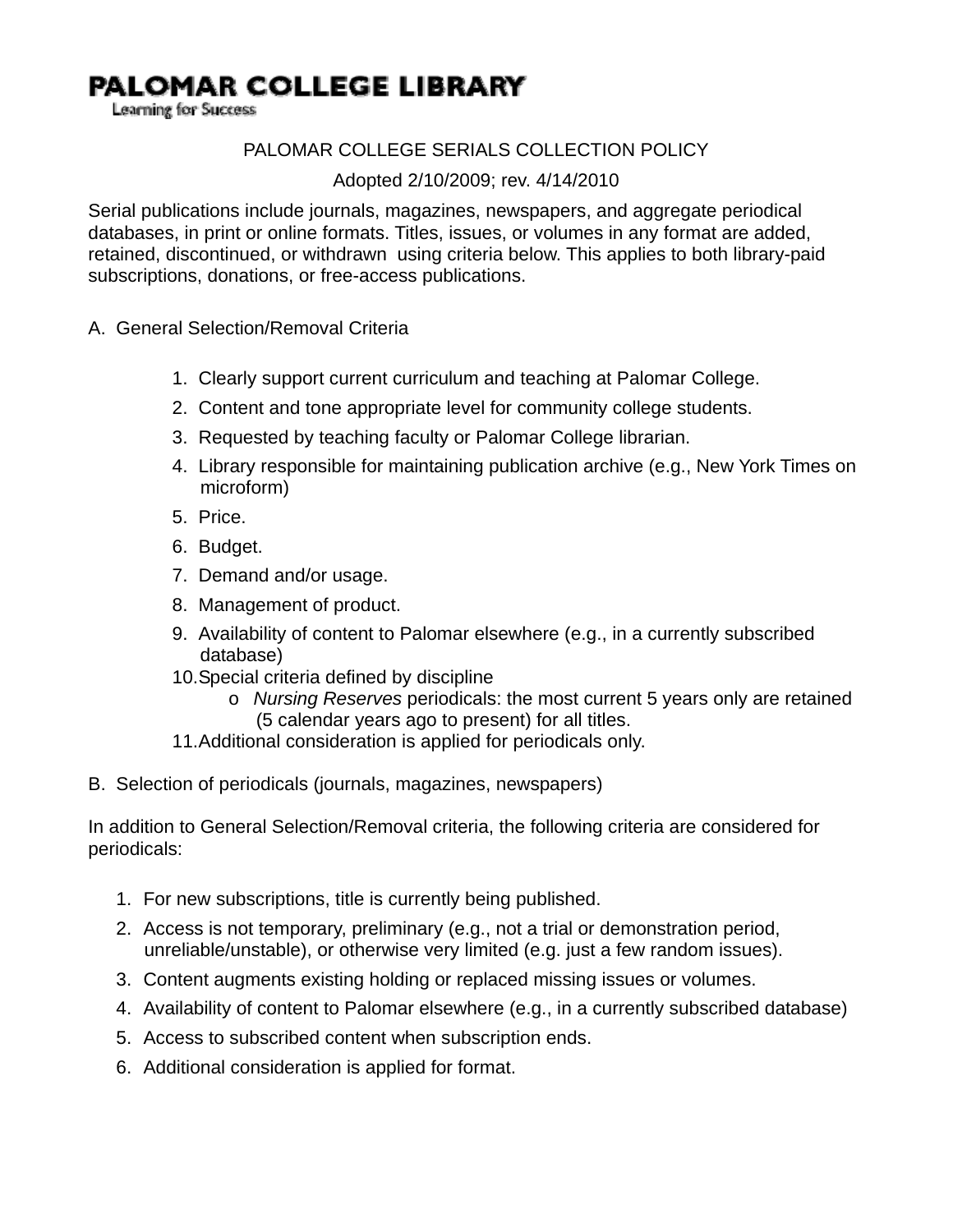## **PALOMAR COLLEGE LIBRARY**

Learning for Success

## PALOMAR COLLEGE SERIALS COLLECTION POLICY

Adopted 2/10/2009; rev. 4/14/2010

### C. Format choice

- 1. Print, Online, both, or none
	- a. Suitability to form
	- b. Faculty or student preference/requirement
	- c. Physical storage/space availability
	- d. Access to current content.
	- e. Ease of use
	- f. Library is responsible for maintaining publication archive (e.g., Palomar College periodicals, such as Bravura, Telescope)
	- g. Content is complete for each issue covered.
- 2. Free Ejournals

Ejournals may be either open access (available to anybody over the Internet) or restricted access (require registration/authentication for Palomar College). If a free title meets the criteria above (A-C.1.) for inclusion in the collection, apply additional criteria below to add or remove:

- a. OPEN ACCESS publications
	- No registration required by Palomar College
	- Accessible over the WWW to anybody without logging in.
- b. RESTRICTED ACCESS publication
	- IP authentication allowed
	- Must be accessible from any Internet-connected computer at Palomar College
	- coverage via aggregate subscription database)
	- It is a regular publication (including supplemental issues/volumes that are considered part of the cataloged title)
	- All issues for current year/most recent volume included.

#### *Optional criteria for other Open or Restricted Access publications:*

- Library has a print-only subscription and existing catalog record for the serial title.
- No other comparable online access available through Palomar College
- There is an archive of at least one or more consecutively published issues/years
- Content is indexed in a source available to Palomar College users (e.g., subscription or open access database)